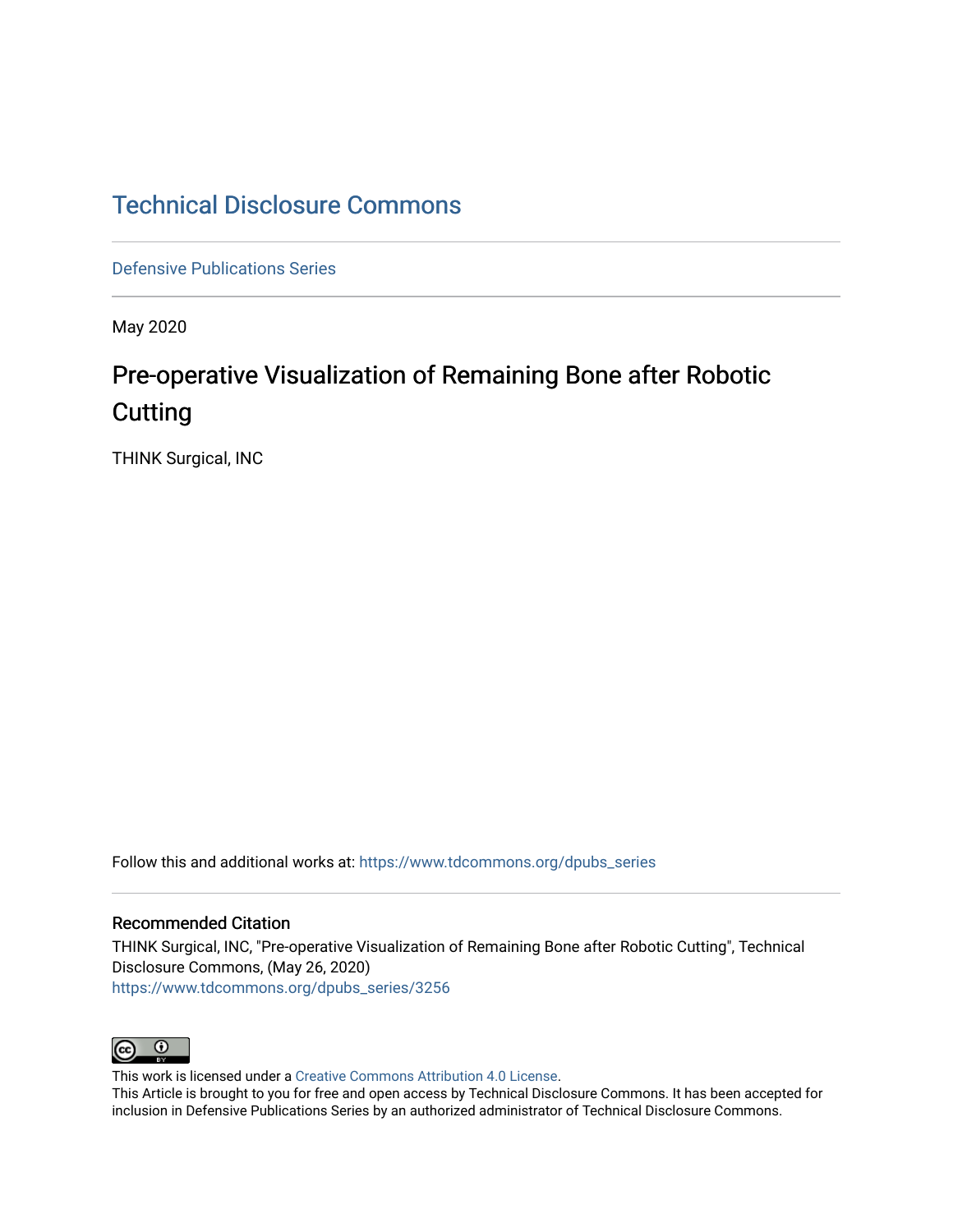### Pre-operative Visualization of Remaining Bone after Robotic Cutting Micah Forstein

#### **Introduction**

A robotic surgical system for total joint arthroplasty generally includes: a pre-operative planning software program to generate a surgical plan having a desired position for an implant relative to a bone; and a surgical robot to prepare the patient's bone to receive the implant as planned. One such robotic surgical system is the TSOLUTION ONE® Surgical System manufactured by THINK Surgical, Inc., which assists surgeons in total hip (THA) and total knee arthroplasty (TKA). During pre-operative planning, a surgeon may position a model of an implant on a 3-D model of the bone to designate the best fit, fill, or alignment for the final implants on the bone. A cut-file having instructions for the robot to mill the bone may be generated based on the geometry of the implant model, where the position of the cut-file is designated on the bone model when the user designates the best position for the implant. In the operating room, the surgical plan is registered to the bone, which maps the cut-file to the position of the bone such that the surgical robot can accurately cut the bone according to the plan.

In certain situations, it may be necessary for the surgeon to remove small pieces of bone that the robot did not cut. For example, FIG. 1 shows a prepared tibia having a resurfaced tibial plateau with some remaining bone around the edge. This remaining bone may be uncut because: 1) the cutting instructions in the cut-file do not extend beyond the implant geometry by design; and 2) the planned position for the implant did not intersect with those portions of the bone. Currently, these uncut portions of the bone are only revealed after the robot has finished cutting the bone. There may be several advantages to provide the surgeon with this information prior to the procedure to prepare accordingly. The following is a method that allows a surgeon to preoperatively visualize the bone that may remain after robotic cutting.

FIG. 1

#### **Methods**

In the 3-D pre-operative planning environment, it is currently common to visualize an idealized definition of the cutting surfaces once the plan is complete. However, this is only an estimate and may not include the uncut bone that remains after robotic cutting. A new method is proposed which more accurately displays the bone required for management (e.g., removal) after robotic cutting to provide better information for the surgeon pre-operatively. The method requires a 3-D bone model, a 3-D implant model or a portion thereof, and a volume of bone to be removed (referred to as a cut volume) as defined by the cut-file. In general, the method includes the planning of an implant model relative to a bone model, splitting the bone model at the planar definitions between the implant model and the bone model, and then subtracting the cut volume from the planar removal elements. This creates a set of volumes that define the bony ridges that will be left after